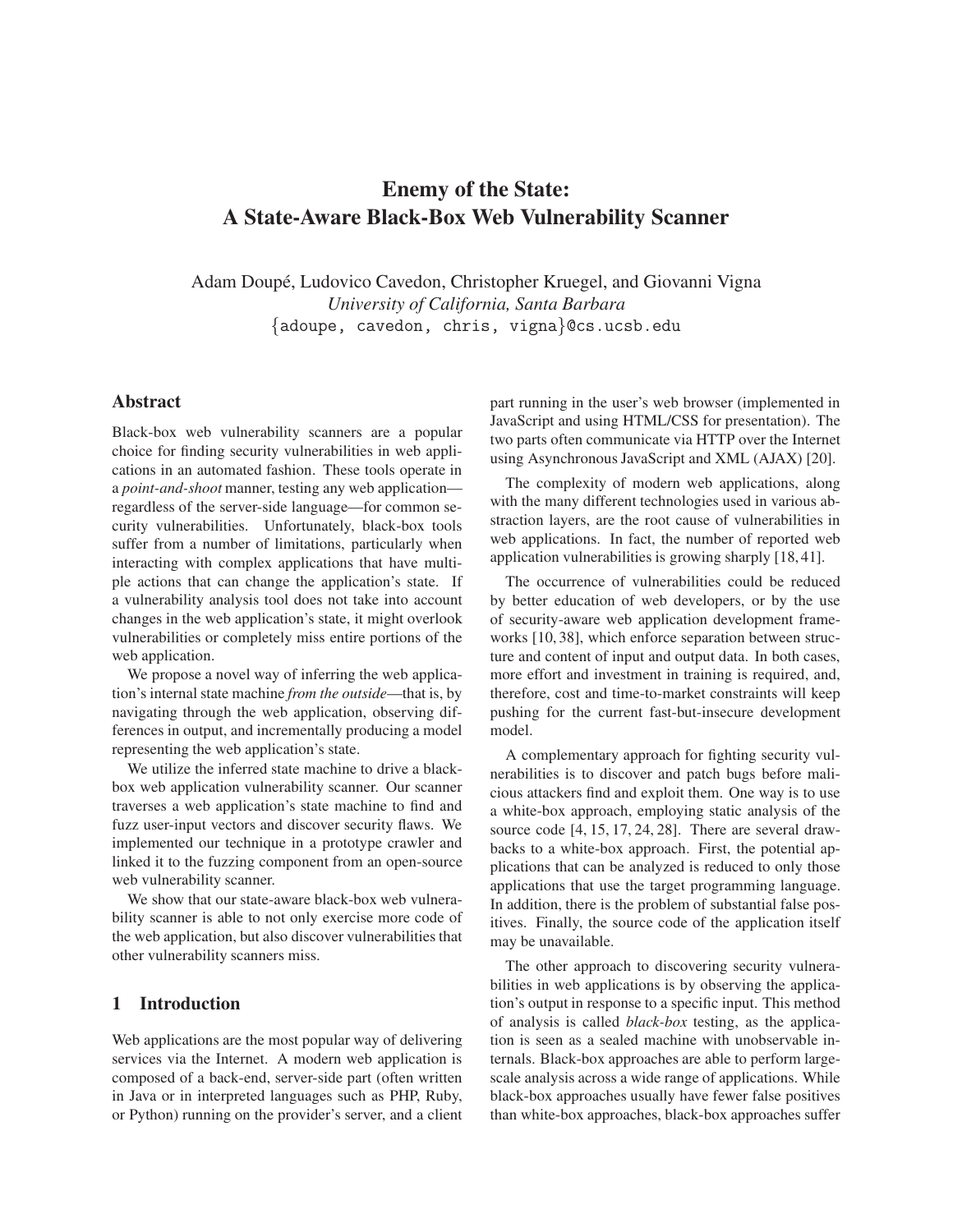

<span id="page-1-0"></span>Figure 1: Navigation graph of a simple web application.

from a discoverability problem: They need to reach a page to find vulnerabilities on that page.

Classical black-box web vulnerability scanners crawl a web application to enumerate all reachable pages and then fuzz the input data (URL parameters, form values, cookies) to trigger vulnerabilities. However, this approach ignores a key aspect of modern web applications: Any request can change the state of the web application.

In the most general case, the state of the web application is any data (database, filesystem, time) that the web application uses to determine its output. Consider a forum that authenticates users, an e-commerce application where users add items to a cart, or a blog where visitors and administrators can leave comments. In all of these modern applications, the way a user interacts with the application determines the application's state.

Because a black-box web vulnerability scanner will never detect a vulnerability on a page that it does not see, scanners that ignore a web application's state will only explore and test a (likely small) fraction of the web application.

In this paper, we propose to improve the effectiveness of black-box web vulnerability scanners by increasing their capability to understand the web application's internal state. Our tool constructs a partial model of the web application's state machine in a fully-automated fashion. It then uses this model to fuzz the application in a stateaware manner, traversing more of the web application and thus discovering more vulnerabilities.

The main contributions of this paper are the following:

- A black-box technique to automatically learn a model of a web application's state.
- A novel vulnerability analysis technique that leverages the web application's state model to drive fuzzing.
- An evaluation of our technique, showing that both code coverage and effectiveness of vulnerability analysis are improved.



<span id="page-1-1"></span>Figure 2: State machine of a simple web application.

# **2 Motivation**

Crawling modern web applications means dealing with the web application's changing state. Previous work in detecting workflow violations [\[5,](#page-13-2) [11,](#page-13-3) [17,](#page-14-5) [30\]](#page-14-8) focused on navigation, where a malicious user can access a page that is intended only for administrators. This unauthorized access is a violation of the developer's intended workflow of the application.

We wish to distinguish a navigation-based view of the web application, which is simply derived from crawling the web application, from the web application's internal state machine. To illustrate this important difference, we will use a small example.

Consider a simple web application that has only three pages, index.php, login.php, and view.php. The view.php page is only accessible after the login.php page is accessed. There is no logout functionality. A client accessing this web application might make a series of requests like the following:

 $\langle$ index.php, login.php, index.php, view.php,

 $index.php,view.php\rangle$ 

Analyzing this series of requests from a navigation perspective creates a navigation graph, shown in Figure [1.](#page-1-0) This graph shows which page is accessible from every other page, based on the navigation trace. However, the navigation graph does not represent the information that view.php is only accessible after accessing login.php, or that index.php has changed after requesting login.php (it includes the link to view.php).

What we are interested in is not how to navigate the web application, but how the requests we make influence the web application's internal state machine. The simple web application described previously has the internal state machine shown in Figure [2.](#page-1-1) The web application starts with the internal state S<sub>-0</sub>. Arrows from a state show how a request affects the web application's internal state machine. In this example, in the initial state, index.php does not change the state of the application, however, login.php causes the state to transition from S  $\Omega$  to S  $\Lambda$ . In the new state S  $\Lambda$ , both index.php and view.php do not change the state of the web application.

The state machine in Figure [2](#page-1-1) contains important information about the web application. First, it shows that login.php permanently changes the web application's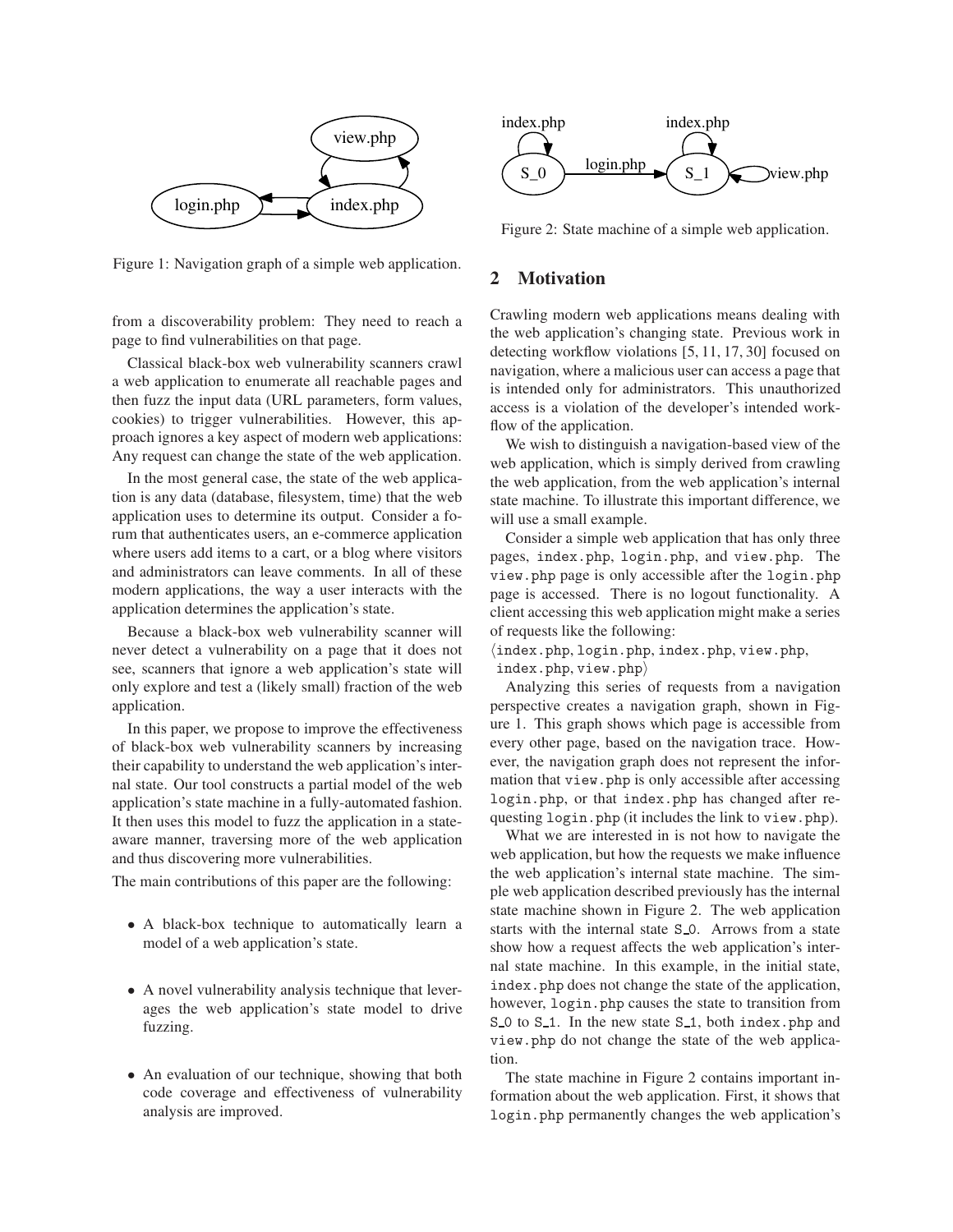state, and there is no way to recover from this change. Second, it shows that the index.php page is seen in two different states.

Now the question becomes: "How does knowledge of the web application's state machine (or lack thereof) affect a black-box web vulnerability scanner?" The scanner's goal is to find vulnerabilities in the application, and to do so it must fuzz as many execution paths of the server-side code as possible<sup>[1](#page-2-0)</sup>. Consider the simple application described in Figure [2.](#page-1-1) In order to fuzz as many code paths as possible, a black-box web vulnerability scanner must fuzz the index.php page in both states S<sub>-0</sub> and S<sub>1</sub>, since the code execution of index.php can follow different code paths depending on the current state (more precisely, in state  $S_1$ , index.php includes a link to view.php, which is not present in S<sub>-0</sub>).

A black-box web vulnerability scanner can also use the web application's state machine to handle requests that change state. For example, when fuzzing the login.php page of the sample application, a fuzzer will try to make several requests to the page, fuzzing different parameters. However, if the first request to login.php changes the state of the application, all further requests to login.php will no longer execute along the same code path as the first one. Thus, a scanner must have knowledge of the web application's state machine to test if the state was changed, and if it was, what requests to make to return the application to the previous state before continuing the fuzzing process.

We have shown how a web application's state machine can be leveraged to improve a black-box web vulnerability scanner. Our goal is to infer, in a black-box manner, as much of the web application's state machine as possible. Using only the sequence of requests, along with the responses to those requests, we build a model of as much of the web application's state machine as possible. In the following section, we describe, at a high level, how we infer the web application's state machine. Then, in Section [4,](#page-4-0) we provide the details of our technique.

# **3 State-Aware Crawling**

In this section, we describe our state-aware crawling approach. In Section [3.1,](#page-2-1) we describe web applications and define terms that we will use in the rest of the paper. Then, in Section [3.2,](#page-3-0) we describe the various facets of the state-aware crawling algorithm at a high level.

# <span id="page-2-1"></span>**3.1 Web Applications**

Before we can describe our approach to inferring a web application's state, we must first define the elements that come into play in our web application model.

A web application consists of a server component, which accepts HTTP requests. This server component can be written in any language, and could use many different means of storage (database, filesystem, memcache). After processing a request, the server sends back a response. This response encapsulates some content, typically HTML. The HTML content contains links and forms which describe how to make further requests.

Now that we have described a web application at a high level, we need to define specific terms related to web applications that we use in the rest of this paper.

- Request—The HTTP request made to the web application. Includes anything (typically in the form of HTTP headers) that is sent by the user to the web application: the HTTP Method, URL, Parameters (GET and POST), Cookies, and User-Agent.
- Response—The response sent by the server to the user. Includes the HTTP Response Code and the content (typically HTML).
- Page—The HTML page that is contained in the response from a web application.
- Link—Element of an HTML page that tells the browser how to create a subsequent request. This can be either an anchor or a form. An anchor always generates a GET request, but a form can generate either a POST or GET request, depending on the parameters of the form.
- State—Anything that influences the web application's server-side code execution.

#### **3.1.1 Web Application Model**

We use a *symbolic Mealy machine* [\[7\]](#page-13-4) to model the web application as a black-box. A Mealy machine is an automaton where the input to the automaton, along with the current state, determines the output (i.e., the page produced by the response) and the next state. A Mealy machine operates on a finite alphabet of input and output symbols, while a symbolic Mealy machine uses an infinite alphabet of input and output symbols.

This model of a web application works well because the input to a web application, along with the current state of the web application, determines the output and the next state. Consider a simple e-commerce web application with the state machine show in Figure [3.](#page-3-1) In this state graph, all requests except for the ones leaving a state

<span id="page-2-0"></span><sup>&</sup>lt;sup>1</sup>Hereinafter, we assume that the scanner relies on fuzzer-based techniques. However, any other automated vulnerability analysis technique would benefit from our state-aware approach.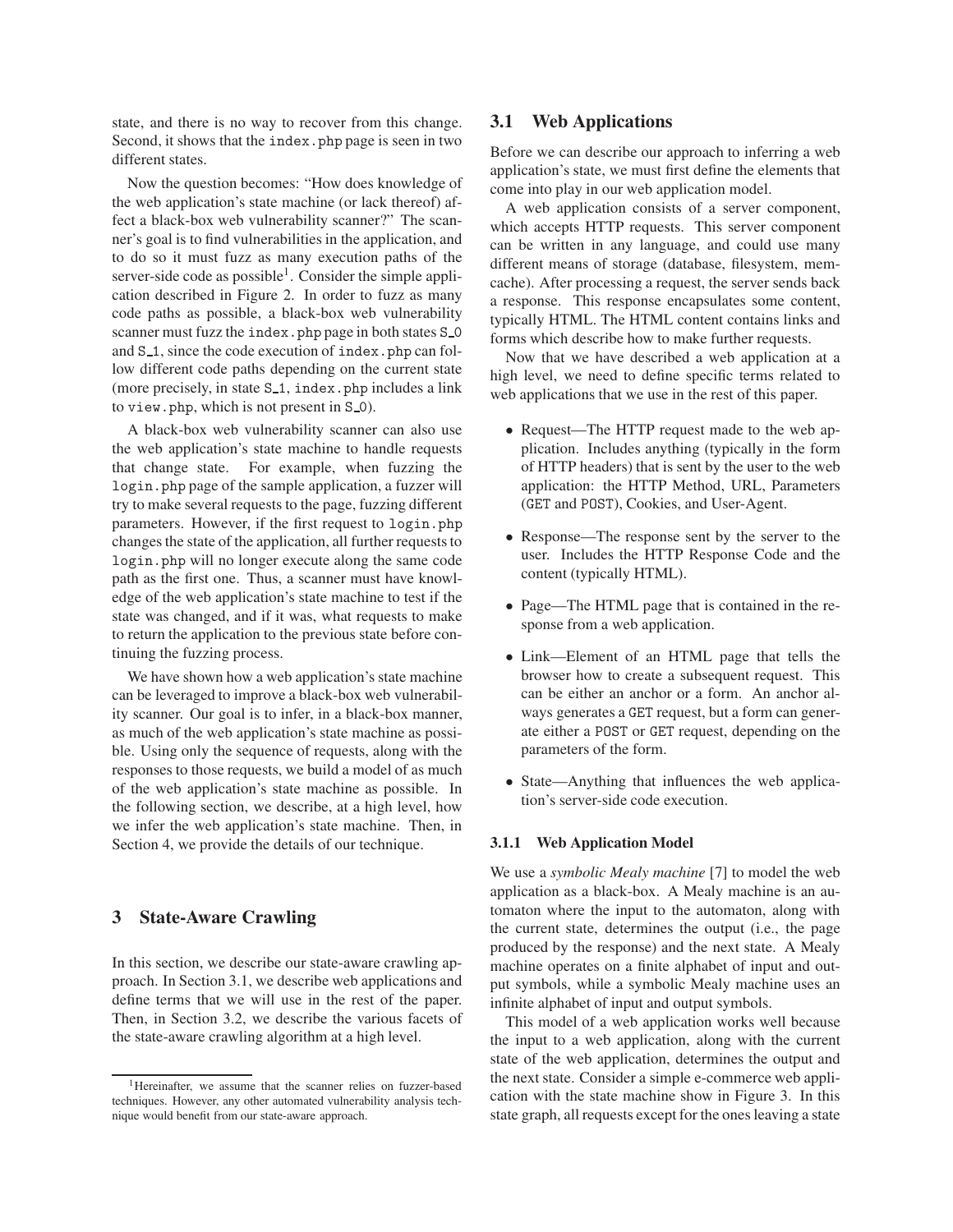

<span id="page-3-1"></span>Figure 3: The state machine of a simple e-commerce application.

bring the application back to the same state. Therefore, this state graph does not show all the request that can be made to the application, only the subset of requests that change the state.

For instance, in the initial state S<sub>1</sub>O, there is only one request that will change the state of the application, namely POST /login.php. This change logs the user into the web application. From the state no items, there are two requests that can change the state, GET /logout.php to return the user to state S<sub>-0</sub> and POST /add item.php to add an item to the user's shopping cart.

Note that the graph shown in Figure [3](#page-3-1) is not a strongly connected graph—that is, every state cannot be reached by every other state. In this example, purchasing an item is a permanent action, it irrecoverably changes the state (there is no link from purchased item to item in cart). Another interesting aspect is that one request, GET /logout.php, leads to three different states. This is because once the web application's state has changed, logging out, and then back in, does not change the state of the cart.

### <span id="page-3-0"></span>**3.2 Inferring the State Machine**

Inferring a web application's state machine requires the ability to detect when the state of the web application has changed. Therefore, we start with a description of the state-change detection algorithm, then explain the other components that are required to infer the state machine.

The key insight of our state-change algorithm is the following: We detect that the state of the web application has changed when we make an identical request and get a different response. This is the only externally visible effect of a state-change: Providing the same input causes a different output.

Using this insight, our state-change detection algorithm works, at a high level, as follows: (1) Crawl the web application sequentially, making requests based on a link in the previous response. (2) Assume that the state stays the same, because there is no evidence to the contrary. (3) If we make a request identical to a previous request and get a different response, then we assume that some request since the last identical request changed the state of the web application.

The intuition here is that a Mealy machine will, when given the same input in the same state, produce the same output. Therefore, if we send the same request and get a different output, the state must have changed. By detecting the web application's state changes only using inputs and outputs, we are agnostic with respect to both *what* constitutes the state information and *where* the state information is located. In this way, we are more generic than approaches that only consider the database to hold the state of the application, when in fact, the local file system or even memory could hold part of the web application's state.

The state-change detection algorithm allows us to infer when the web application's state has changed, yet four other techniques are necessary to infer a state machine: the clustering of similar pages, the identification of statechanging requests, the collapsing of similar states, and navigating.

**Clustering similar pages.** We want to group together pages that are similar, for two reasons: To handle infinite sections of web applications that are generated from the same code (e.g., the pages of a calendar) and to detect when a response has changed.

Before we can cluster pages, we model them using the links (anchors and forms) present on the page. The intuition here is that the links describe *how* the user can interact with the web application. Therefore, changes to what a user can do (new or missing links) indicate when the state of the web application has changed. Also, infinite sections of a web application will share the same link structure and will cluster together.

With our page model, we cluster pages together based on their link structure. Pages that are in different clusters are considered different. The details of this approach are described in Section [4.1.](#page-4-1)

**Determining the state-changing request.** The statechange detection algorithm only says that the state has changed, however we need to determine *which* request actually changed the state. When we detect a state change, we have a temporal list of requests with identical requests at the start and end. One of the requests in this list changed the state. We use a heuristic to determine which request changed the state. This heuristic favors newer requests over older requests, POST requests over GET requests, and requests that have previously changed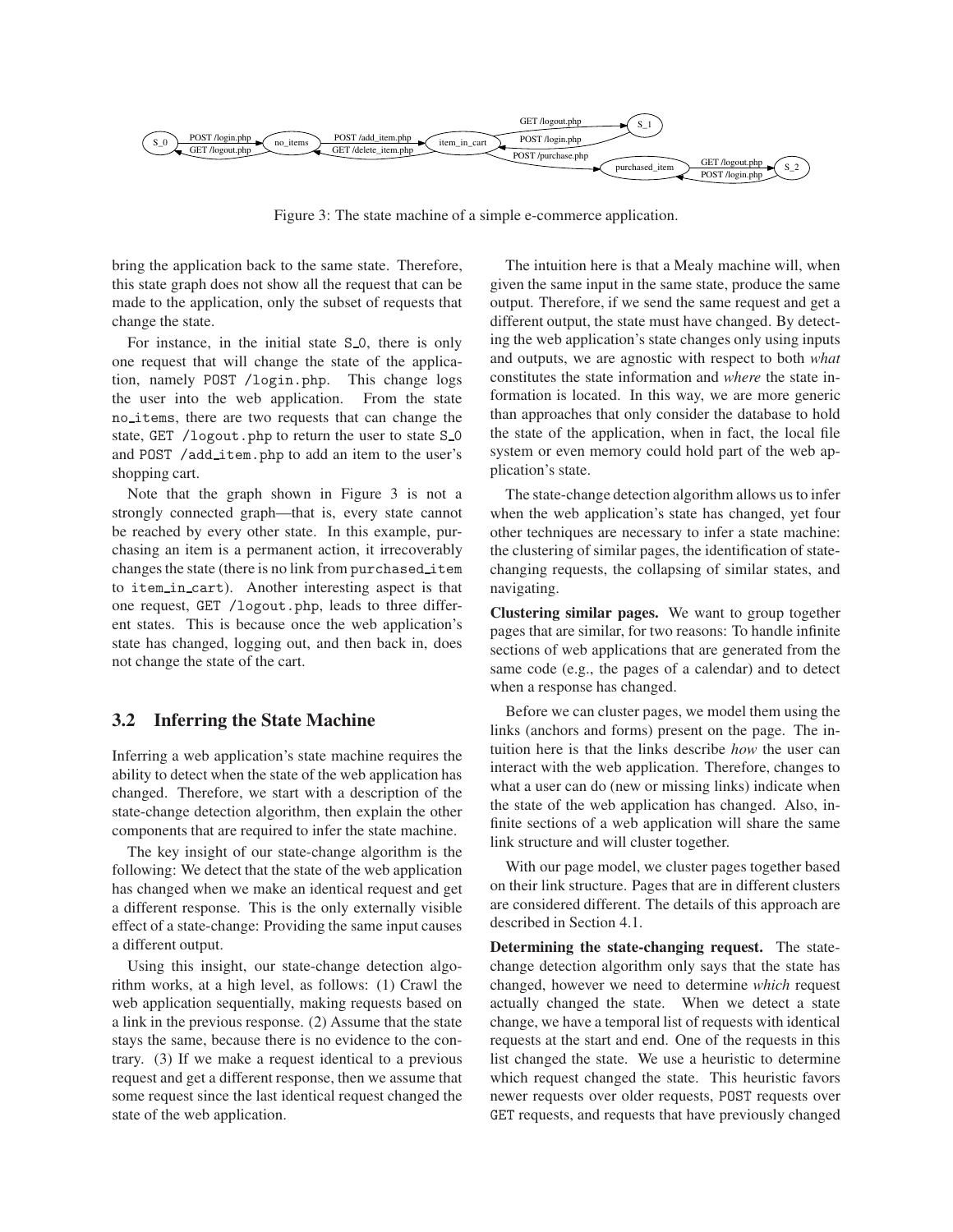the state over those that have never changed the state. The details are described in Section [4.2.](#page-5-0)

**Collapsing similar states.** The state-change detection algorithm detects only when the state has changed, however, we need to understand if we returned to a previous state. This is necessary because if we detect a state change, we want to know if this is a state we have previously seen or a brand new state. We reduce this problem to a graph coloring problem, where the nodes are the states and an edge between two nodes means that the states cannot be the same. We add edges to this graph by using the requests and responses, along with rules to determine when two states cannot be the same. After the graph is colored, states that are the same color are collapsed into the same state. Details of this state-merging technique are provided in Section [4.3.](#page-6-0)

**Navigating.** We have two strategies for crawling the web application.

First, we always try to pick a link in the last response. The rational behind choosing a link in the last response is that we emulate a user browsing the web application. In this way, we are able to handle multi-step processes, such as previewing a comment before it is committed.

Second, for each state, we make requests that are the least likely to change the state of the web application. The intuition here is that we want to first see as much of a state as possible, without accidentally changing the state, in case the state change is permanent. Full details of how we crawl the web application are provided in Section [4.4](#page-6-1)

## <span id="page-4-0"></span>**4 Technical Details**

Inferring a web application's state machine requires concretely defining aspects such as page clustering or navigation. However, we wish to stress that this is one implementation of the state machine inference algorithm and it may not be optimal.

# <span id="page-4-1"></span>**4.1 Clustering Similar Pages**

Our reason for grouping similar pages together is twofold: Prevent infinite scanning of the website by grouping the "infinite" areas together and detect when the state has changed by comparing page responses in an efficient manner.

### **4.1.1 Page Model**

The output of a web application is usually an HTML document (it can actually be any arbitrary content, but we only consider HTML content and HTTP redirects). An HTML page is composed of navigational information (anchors and forms) and user-readable content. For



<span id="page-4-2"></span>Figure 4: Representation of a page's link vectors stored in a prefix tree. There are five links present on this tree, as evidenced by the number of leaf nodes.

our state-change detection algorithm, we are not interested in changes to the content, but rather to changes in the navigation structure. We focus on navigation changes because the links on a page define how a user can interact with the application, thus, when the links change, the web application's state has changed.

Therefore, we model a page by composing all the anchors and forms. First, every anchor and form is transformed into a vector constructed as follows:

#### $\langle$ *dompath*, *action*, *params*, *values* $\rangle$

where:

- *dompath* is the DOM (*Document Object Model*) path of the HTML link (anchor or form);
- *action* is a list where each element is from the href (for anchors) or action (for forms) attribute split by  $\gamma$ ;
- *params* is the (potentially empty) set of parameter names of the form or anchor;
- *values* is the set of values assigned to the parameters listed in *params*.

For instance, an anchor tag with the href attribute of /user/profile.php?id=0&page might have the following link vector:

 $\langle$ /html/body/div/span/a, /user, profile.php, (id, page), (0))

All link vectors of a page are then stored in a prefix tree. This prefix tree is the model of the page. A prefix tree for a simple page with five links is shown in Figure [4.](#page-4-2) The link vector previously described is highlighted in bold in Figure [4.](#page-4-2)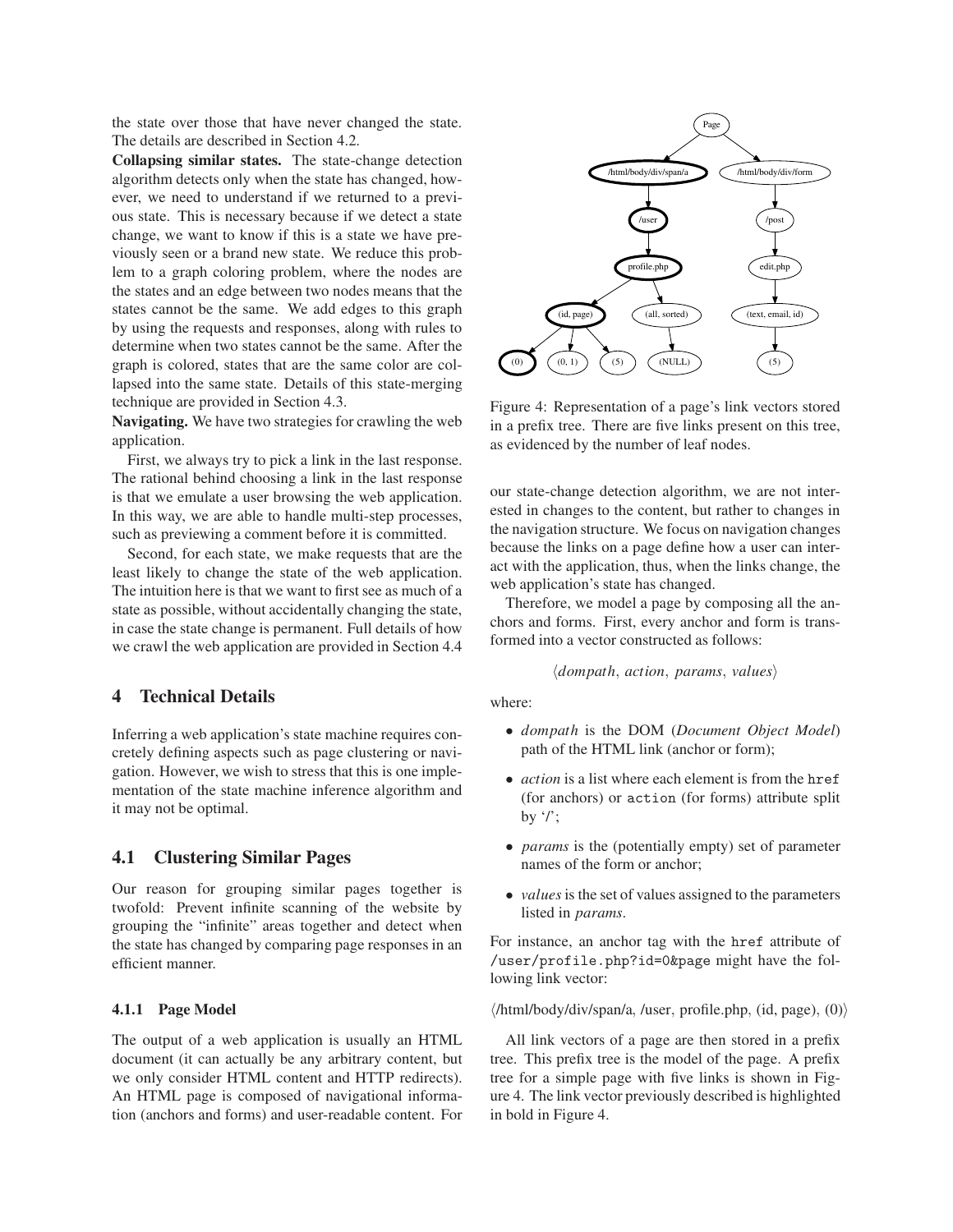

<span id="page-5-1"></span>Figure 5: Abstract Page Tree. Every page's link vector is stored in this prefix tree. There are seven pages in this tree. The page link vector from Figure [4](#page-4-2) is highlighted in bold.

HTTP redirects are handled as a special case, where the only element is a special *redirect* element having the target URL as the value of the *location* attribute.

#### **4.1.2 Page Clustering**

To cluster pages, we use a simple but efficient algorithm. As described in the previous section, the model of a page is a prefix tree representing all the links contained in the page.

These prefix trees are translated into vectors, where every element of this vector is the set of all nodes of a given level of the prefix tree, starting from the root. At this point, all pages are represented by a *page link vector.* For example, Figure [4](#page-4-2) has the following page link vector:

h(/html/body/div/span/a, /html/body/div/form), (/user, /post), (profile.php, edit.php),  $((id, page), (all, sorted), (text, email, id)),$  $((0), (0, 1), (5), (NULL), (5))$ 

The page link vectors for all pages are then stored in another prefix tree, called the *Abstract Page Tree* (APT). In this way, pages are mapped to a leaf of the tree. Pages which are mapped to the same leaf have identical page link vectors and are considered to be the same page. Figure [5](#page-5-1) shows an APT with seven pages. The page from Figure [4](#page-4-2) is bold in Figure [5.](#page-5-1)

However, we want to cluster together pages whose page link vectors do not match exactly, but are similar (e.g., shopping cart pages with a different number of elements in the cart). A measure of the similarity between two pages is how many elements from the beginning of their link vectors are the same between the two pages. From the APT perspective, the higher the number of ancestors two pages (leaves) share, the closer they are.

Therefore, we create clusters of similar pages by selecting a node in the APT and merging into one cluster, called an *Abstract Page*, all the leaves in the corresponding subtree. The criteria for deciding whether to cluster a subtree of depth *n* from the root is the following:

- The number of leaves is greater than the median number of leaves of all its siblings (including itself); in this way, we cluster only subtrees which have a larger-than-usual number of leaves.
- There are at least  $f(n)$  leaves in the subtree, where  $f(n)$  is inversely related to *n*. The intuition is that the fewer ancestors a subtree has in common (the higher on the prefix tree it is), the more pages it must have to cluster them together. We have found that the function  $f(n) = 8(1 + \frac{1}{n+1})$  works well by experimental analysis on a large corpus of web pages.
- The pages share the same *dompath* and the first element of the *action* list of the page link vector; in this way, all the pages that are clustered together share the same link structure with potentially different parameters and values.

### <span id="page-5-0"></span>**4.2 Determine the State-Changing Request**

When a state change is detected, we must determine which request actually changed the web application's state. Recall that we detect a state change when we make a request that is identical to a previous request, yet has different output. At this point, we have a list of all the requests made between the latest request *R* and the request  $R'$  closest in time to  $R$  such that  $R$  is identical to  $R'$ . We use a heuristic to determine which request in this list changed the web application's state, choosing the request  $i$  between  $R'$  and  $R$  which maximizes the function:

 $score(n_{i, transition}, n_{i,seen}, distance_i)$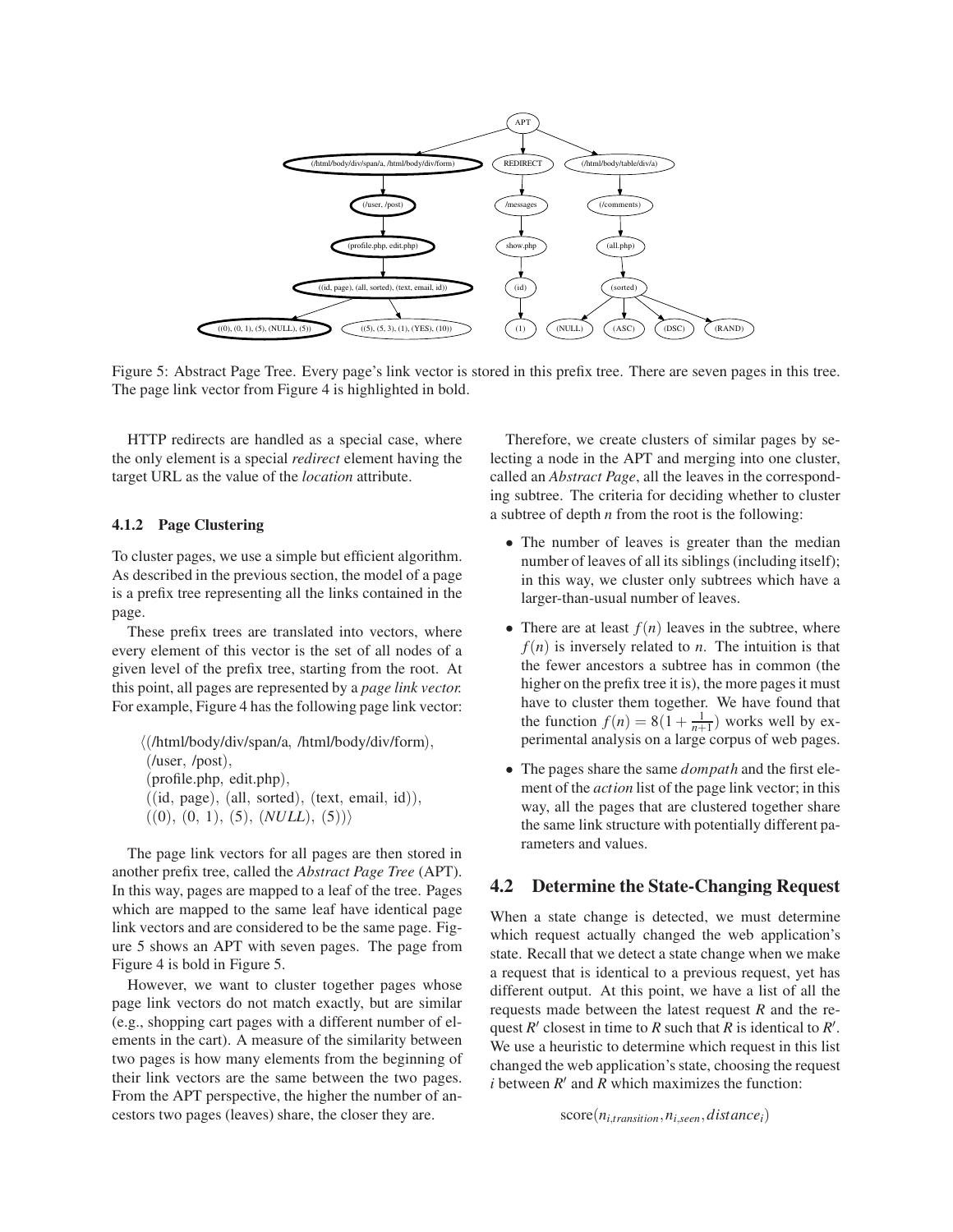where:

- *ni*,*transition* is the number of times the request caused a state transition;
- *ni*,*seen* is the number of times the request has been made;
- *distance<sup>i</sup>* is how many requests have been made between request *R* and request *i*.

The function *score* is defined as:

$$
score(n_{i,transition}, n_{i,seen}, distance_i) = 1 - (1 - \frac{n_{i,transition} + 1}{n_{i,seen} + 1})^2 + \frac{BOOST_i}{distance_i + 1}
$$

BOOST*<sup>i</sup>* is .2 for POST requests and .1 for GET requests.

We construct the *score* function to capture two properties of web applications:

- 1. A POST request is more likely to change the state than a GET request. This is suggested by the HTTP specification, and *score* captures this intuition with BOOST*<sup>i</sup>* .
- 2. Resistant to errors. Because we cannot prove that the selected request changed the state, we need to be resistant to errors. That is why *score* contains the ratio of  $n_{i,transition}$  to  $n_{i,seen}$ . In this way, if we accidentally choose the wrong state-changing request once, but then, later, make that request many times without changing the state, we are less likely to choose it as a state-changing request.

# <span id="page-6-0"></span>**4.3 Collapsing Similar States**

Running the state detection algorithm on a series of requests and responses will tell us when the state has changed. At this point, we consider each state unique. This initial state assignment, though, is not optimal, because even if we encounter a state that we have seen in the past, we are marking it as new. For example, in the case of a sequence of login and logout actions, we are actually flipping between two states, instead of entering a new state at every login/logout. Therefore, we need to minimize the number of different states and collapse states that are actually the same.

The problem of state allocation can be seen as a graphcoloring problem on a non-planar graph [\[27\]](#page-14-9). Let each state be a node in the graph *G*. Let two nodes *a* and *b* be connected by an edge (meaning that the states cannot be the same) if either of the following conditions holds:

1. If a request  $R$  was made when the web application was in states *a* and *b* and results in pages in different clusters. The intuition is that two states cannot be the same if we make an identical request in each state yet receive a different response.

2. The two states *a* and *b* have no pages in common. The idea is to err on the conservative side, thus we require that two states share a page before collapsing the states into one.

After adding the edges to the graph by following the previous rules, *G* is colored. States assigned the same color are considered the same state.

To color the nodes of *G*, we employ a custom greedy algorithm. Every node has a unique identifier, which is the incremental number of the state as we see it in the request-response list. The nodes are ordered by identifier, and we assign the color to each node in a sequential way, using the highest color available (i.e., not used by its neighbors), or a new color if none is available.

This way of coloring the nodes works very well for state allocation because it takes into account the temporal locality of states: In particular, we attempt to assign the highest available color because it is more likely for a state to be the same as a recently seen state rather than one seen at the beginning of crawling.

There is one final rule that we need to add after the graph is colored. This rules captures an observation about transitioning between states: If a request, *R*, transitions the web application from state  $a_1$  to state  $b$ , yet, later when the web application is in state  $a_2$ ,  $R$  transitions the web application to state  $c$ , then  $a_1$  and  $a_2$  cannot be the same state. Therefore, we add an edge from  $a_1$  to  $a_2$ and redo the graph coloring.

We continue enforcing this rule until no additional edges are added. The algorithm is guaranteed to converge because only new edges are added at every step, and no edges are ever removed.

At the end of the iteration, the graph coloring output will determine the final state allocation—all nodes with the same color represent the same state (even if seen at different stages during the web application crawling process).

# <span id="page-6-1"></span>**4.4 Navigating**

Typical black-box web vulnerability scanners make concurrent HTTP requests to a web application to increase performance. However, as we have shown, an HTTP request can influence the web application's state, and, in this case, all other requests would occur in the new state. Also, some actions require a multi-step, sequential process, such as adding items to a shopping cart before purchasing them. Finally, a user of the web application does not browse a web application in this parallel fashion, thus, developers assume that the users will browse sequentially.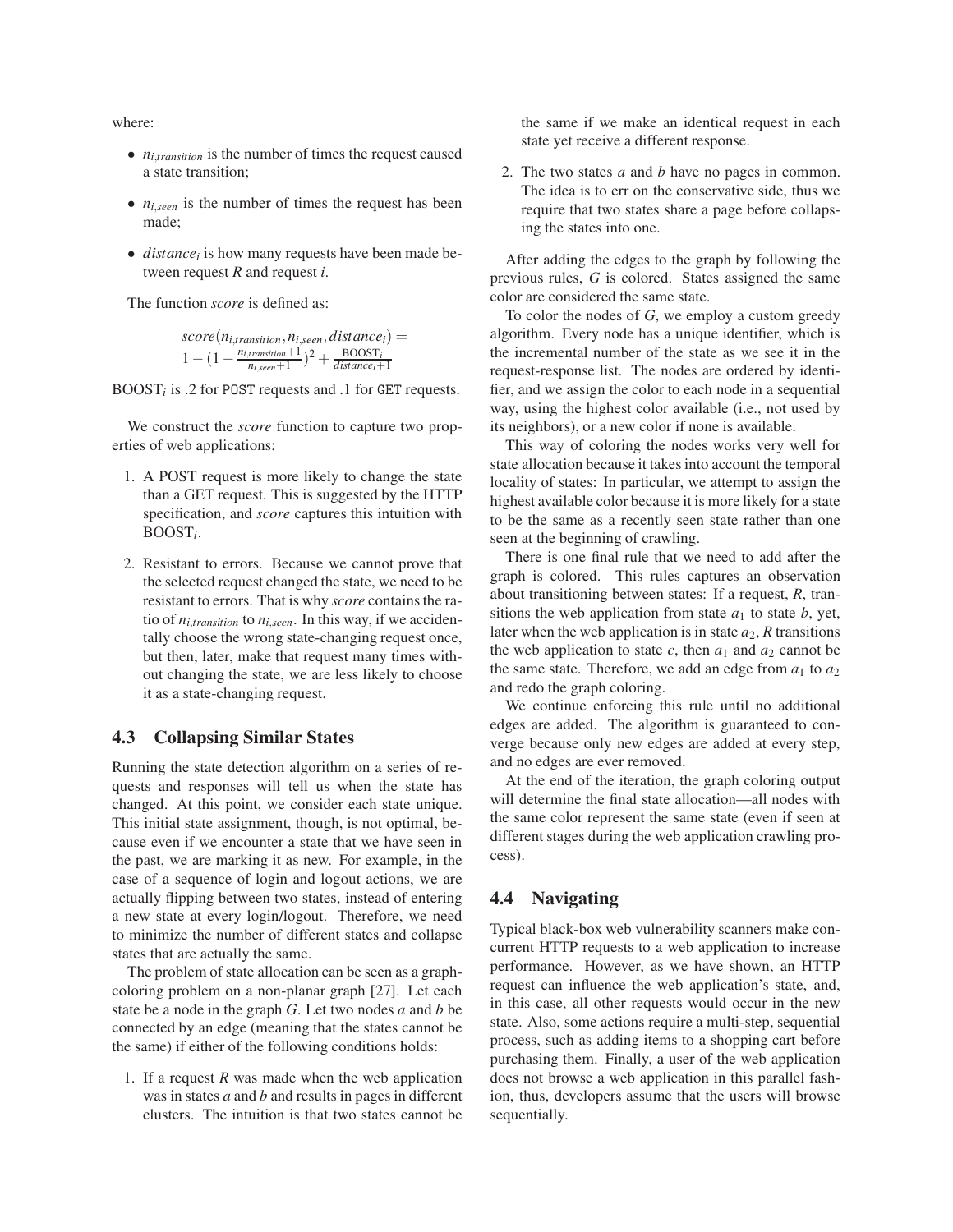```
def fuzz_state_changing ( fuzz_request ):
make_request ( fuzz_request )
if state_has_changed () :
  if state_is_reversible () :
    make_requests_to_revert_state ()
    if not back_in_previous_state () :
      reset_and_put_in_previous_state ()
  else :
    reset_and_put_in_previous_state ()
```
Listing 1: Psuedocode for fuzzing state-changing request.

Our scanner navigates a web application by mimicking a user browsing the web application sequentially. Browsing sequentially not only allows us to follow the developer's intended path through the web application, but it enables us to detect *which* requests changed the web application's state.

Thus, a state-aware crawler must navigate the application sequentially. No concurrent requests are made, and only anchors and forms present in the last visited page are used to determine the next request. In the case of a page with no outgoing links we go back to the initial page.

Whenever the latest page does not contain unvisited links, the crawler will choose a path from the current page towards another page already seen that contains links that have not yet been visited. If there is no path from the current page to anywhere, we go back to the initial page. The criteria for choosing this path is based on the following intuitions:

- We want to explore as much of the current state as possible before changing the state, therefore we select links that are less likely to cause a state transition.
- When going from the current page to a page with an unvisited link, we will repeat requests. Therefore, we should choose a path that contains links that we have visited infrequently. This give us more information about the current state.

The exact algorithm we employ is Dijkstra Shortest Path Algorithm [\[14\]](#page-14-10) with custom edge length. This edge length increases with the number of times we have previously visited that link. Finally, the edge length increases with how likely the link is to cause a state change.

# **5 State-Aware Fuzzing**

After we crawl the web application, our system has inferred, as much as possible, the web application's state machine. We use the state machine information, along with the list of request–responses made by the crawler, to drive a state-aware fuzzing of the web application, looking for security vulnerabilities.

To fuzz the application in a state-aware manner, we need the ability to reset the web application to the initial state (the state when we started crawling). We do not use this ability when crawling, only when fuzzing. It is necessary to reset the application when we are fuzzing an irreversible state-changing request. Using the reset functionality, we are able to recover from these irreversible state changes.

Adding the ability to reset the web application does not break the black-box model of the web application. Resetting requires no knowledge of the web application, and can be easily performed by running the web application in a virtual machine.

Our state-aware fuzzing starts by resetting the web application to the initial state. Then we go through the requests that the crawler made, starting with the initial request. If the request does not change the state, then we fuzz the request as a typical black-box scanner. However, if the request is state-changing, we follow the algorithm shown in Listing [1.](#page-7-0) The algorithm is simple: We make the request, and if the state has changed, traverse the inferred state machine to find a series of requests to transition the web application to the previous state. If this does not exist, or does not work, then we reset the web application to the initial state, and make all the previous requests that the crawler made. This ensures that the web application is in the proper state before continuing to fuzz.

Our state-aware fuzzing approach can use *any* fuzzing component. In our implementation, we used the fuzzing plugins of an open-source scanner, w3af [\[37\]](#page-14-11). The fuzzing plugins take an HTTP request and generate variations on that request looking for different vulnerabilities. Our state-aware fuzzing makes those requests while checking that the state does not unintentionally change.

### **6 Evaluation**

As shown in previous research [\[16\]](#page-14-12), fairly evaluating black-box web vulnerability scanners is difficult. The most important, at least to end users, metric for comparing black-box web vulnerability scanners is true vulnerabilities discovered. Comparing two scanners that discover different vulnerabilities is nearly impossible.

There are two other metrics that we use to evaluate black-box web vulnerability scanners:

• False Positives. The number of spurious vulnerabilities that a black-box web vulnerability scanner reports. This measures the accuracy of the scanner. False positives are a serious problem for the end user of the scanner—if the false positives are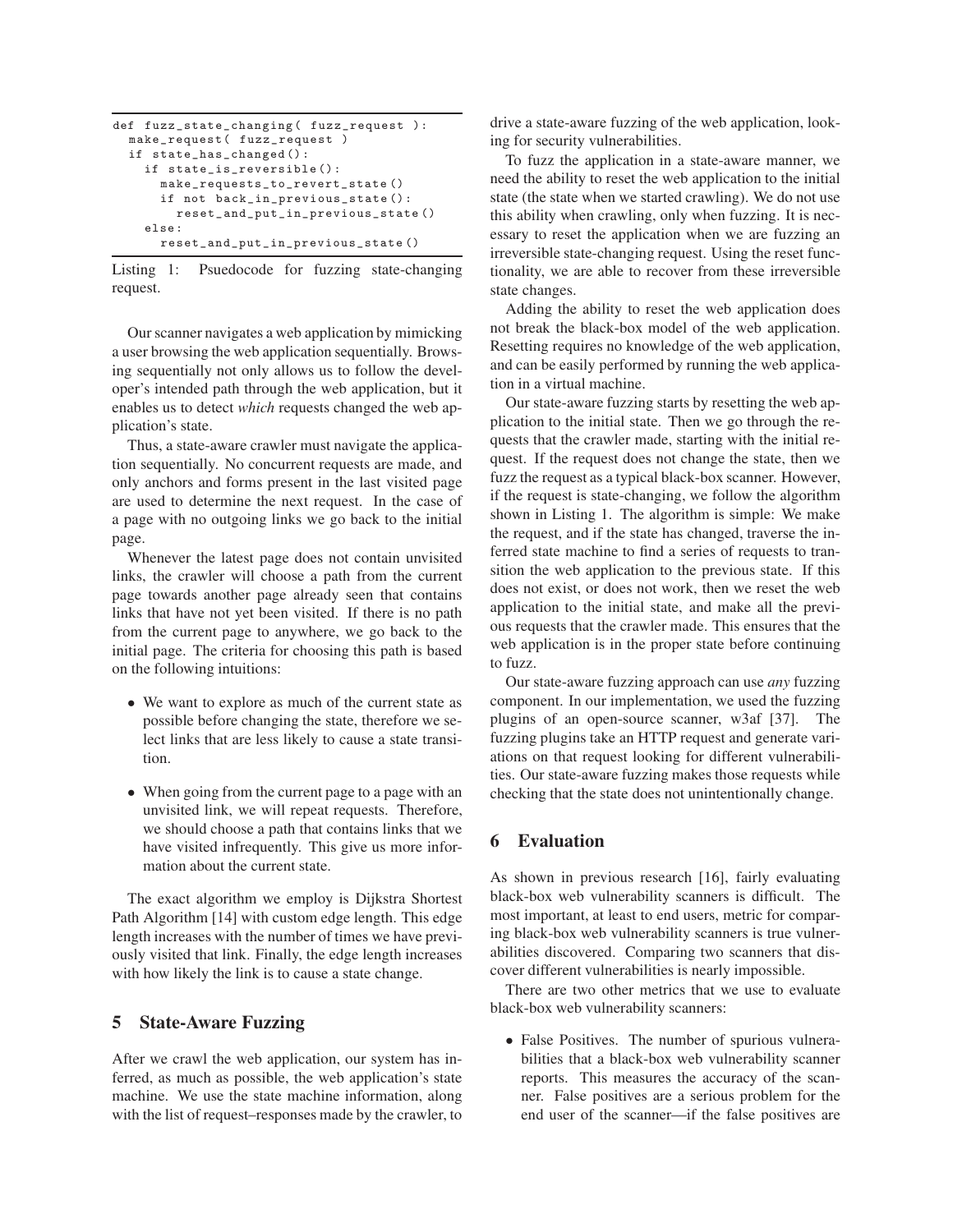| Application    | Description                               | Version    | Lines of Code |
|----------------|-------------------------------------------|------------|---------------|
| Gallery        | Photo hosting.                            | 3.0.2      | 26,622        |
| PhpBB v2       | Discussion forum.                         | 2.0.4      | 16,034        |
| PhpBB v3       | Discussion forum.                         | 3.0.10     | 110,186       |
| <b>SCARF</b>   | Stanford conference and research forum.   | 2007-02-27 | 798           |
| Vanilla Forums | Discussion forum.                         | 2.0.17.10  | 43,880        |
| WackoPicko v2  | Intentionally vulnerable web application. | 2.0        | 900           |
| WordPress v2   | Blogging platform.                        | 2.0        | 17,995        |
| WordPress v3   | Blogging platform.                        | 3.2.1      | 71,698        |

Table 1: Applications that we ran the crawlers against to measure vulnerabilities discovered and code coverage.

<span id="page-8-0"></span>high, the user must manually inspect each vulnerability reported to determine the validity. This requires a security-conscious user to evaluate the reports. Moreover, false positives erode the user's trust in the tool and make the user less likely to use it in the future.

• Code Coverage. The percentage of the web application's code that the black-box web vulnerability scanner executes while it crawls and fuzzes the application. This measures how effective the scanner is in exercising the functionality of the web application. Moreover, code coverage is an excellent metric for another reason: A black-box web vulnerability scanner, by nature, cannot find a vulnerability along a code path that it does not execute. Therefore, greater code coverage means that a scanner has the potential to discover more vulnerabilities. Note that this is orthogonal to fuzzing capability: A fuzzer—no matter how effective—will never be able to discover a vulnerability on a code path that it does not execute.

We use both the metrics previously described in our evaluation. However, our main focus is on code coverage. This is because a scanner with greater code coverage will be able to discover more vulnerabilities in the web application.

However, code coverage is not a perfect metric. Evaluating raw code coverage percentage numbers can be misleading. Ten percent code coverage of an application could be horrible or excellent depending on how much functionality the application exposes. Some code may be intended only for installation, may be only for administrators, or is simply dead code and cannot be executed. Therefore, comparing code coverage normalized to a baseline is more informative, and we use this in our evaluation.

# **6.1 Experiments**

We evaluated our approach by running our state-awarescanner along with three other vulnerability scanners

|         | Scanner Description            | Language       | Version           |
|---------|--------------------------------|----------------|-------------------|
| wget    | GNU command-line               | $\subset$      | 1.12              |
|         | website downloader.            |                |                   |
| w3af    | Web Application At-            | Python         | 1.0-stable        |
|         | tack and Audit Frame-<br>work. |                |                   |
|         | skipfish Open-source, high-    | <sup>-</sup> C | 2.03 <sub>b</sub> |
|         | performance vulnera-           |                |                   |
|         | bility scanner.                |                |                   |
| state-  | Our state-aware vul-           | Python         | 1.0               |
| aware-  | nerability scanner.            |                |                   |
| scanner |                                |                |                   |

<span id="page-8-1"></span>Table 2: Black-box web vulnerability scanners that we compared.

against eight web applications. These web applications range in size, complexity, and functionality. In the rest of this section, we describe the web applications, the blackbox web vulnerability scanners, and the methodology we used to validate our approach.

### **6.1.1 Web Applications**

Table [1](#page-8-0) provides an overview of the web applications used with a short description, a version number, and lines of executable PHP code for each application. Because our approach assumes that the web application's state changes only via requests from the user, we made slight code modifications to three web applications to reduce the influence of external, non-user driven, forces, such as time. Please refer to Appendix [A](#page-15-0) for a detailed description of each application and what was changed.

#### **6.1.2 Black-Box Web Vulnerability Scanners**

This section describes the black-box web vulnerability scanners that were compared against our approach, along with the configuration or settings that were used. Table [2](#page-8-1) contains a short description of each scanner, the scanner's programming language, and the version number. Appendix [B](#page-15-1) shows the exact configuration that was used for each scanner.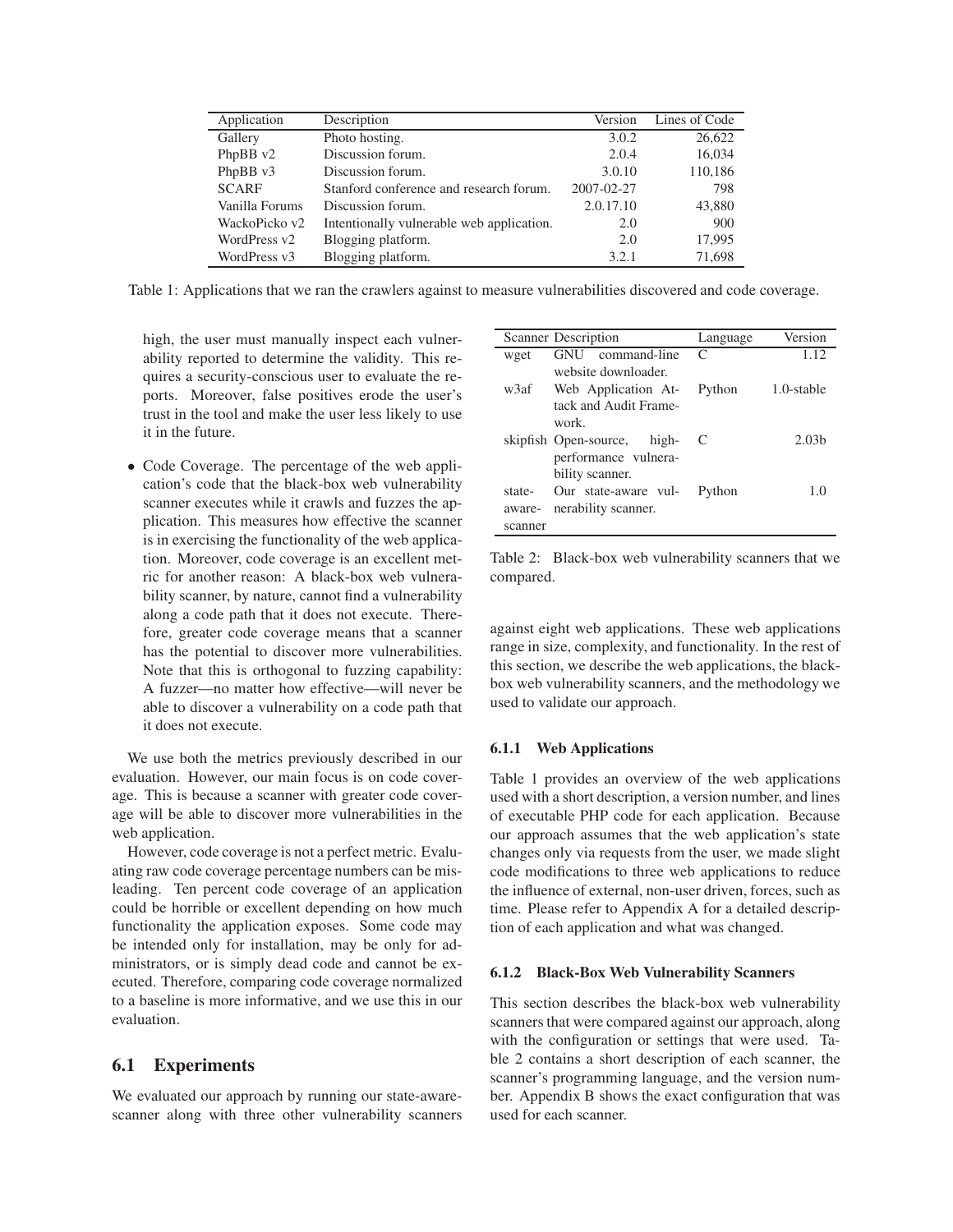**wget** is a free and open-source application that is used to download files from a web application. While not a vulnerability scanner, wget is a crawler that will make all possible GET requests it can find. Thus, it provides an excellent baseline because vulnerability scanners make POST requests as well as GET requests and should discover more of the application than wget.

wget is launched with the following options: recursive, download everything, and ignore robots.txt.

**w3af** is an open-source black-box web vulnerability scanner which has numerous fuzzing modules. We enabled the blindSqli, eval, localFileInclude, osCommanding, remoteFileInclude, sqli, and xss fuzzing plugins.

**skipfish** is an open-source black-box web vulnerability scanner whose focus is on high speed and high performance. Skipfish epitomizes the "shotgun" approach, and boasts about making more than 2,000 requests per second to a web application on a LAN. Skipfish also attempts to guess, via a dictionary or brute-force, directory names. We disabled this behavior to be fair to the other scanners, because we do not want to test the ability to guess a hidden directory, but how a scanner crawls a web application.

**state-aware-scanner** is our state-aware black-box vulnerability scanner. We use HtmlUnit [\[19\]](#page-14-13) to issue the HTTP requests and render the HTML responses. After crawling and building the state-graph, we utilize the fuzzing plugins from w3af to generate fuzzing requests. Thus, any improvement in code coverage of our crawler over w3af is due to our state-aware crawling, since the fuzzing components are identical.

#### **6.1.3 Methodology**

We ran each black-box web vulnerability scanner against a distinct, yet identical, copy of each web application. We ran all tests on our local cloud [\[34\]](#page-14-14).

Gallery, WordPress v2, and WordPress v3 do not require an account to interact with the website, thus each scanner is simply told to scan the test application.

For the remaining applications (PhpBB v2, PhpBB v3, SCARF, Vanilla Forums, and WackoPicko v2), it is difficult to fairly determine how much information to give the scanners. Our approach only requires a username/password for the application, and by its nature will discover the requests that log the user out, and recover from them. However, other scanners do not have this capability.

Thus, it is reasonable to test all scanners with the same level of information that we give our scanner. However, the other scanners lack the ability to provide a username and password. Therefore, we did the next best thing: For those applications that require a user account, we log into the application and save the cookie file. We then instruct the scanner to use this cookie file while scanning the web application.

While we could do more for the scanners, like preventing them from issuing the logout request for each application, we believe that our approach strikes a fair compromise and allows each scanner to decide how to crawl the site. Preventing the scanners from logging out of the application also limits the amount of the application they will see, as they will never see the web application from a guest's perspective.

# **6.2 Results**

Table [3](#page-10-0) shows the results of each of the black-box web vulnerability scanners against each web application. The column "% over Baseline" displays the percentage of code coverage improvement of the scanner against the wget baseline, while the column "Vulnerabilities" shows total number of reported vulnerabilities, true positives, unique true positives among the scanners, and false positives.

The prototype implementation of our state-awarescanner had the best code coverage for every application. This verifies the validity of our algorithm: Understanding state is necessary to better exercise a web application.

Figure [6](#page-11-0) visually displays the code coverage percent improvement over wget. The most important thing to take from these results is the improvement state-awarescanner has over w3af. Because we use the fuzzing component of w3af, the only difference is in our state-aware crawling. The results show that this gives state-awarescanner an increase in code coverage from as little as half a percent to 140.71 percent.

Our crawler discovered three unique vulnerabilities, one each in PhpBB v2, SCARF, and WackoPicko v2. The SCARF vulnerability is simply a XSS injection on the comment form. w3af logged itself out before fuzzing the comment page. skipfish filed the vulnerable page under "Response varies randomly, skipping checks." However, the content of this page does not vary randomly, it varies because skipfish is altering it. This *random* categorization also prevents skipfish from detecting the simple XSS vulnerability on WackoPicko v2's guestbook. This result shows that a scanner needs to understand the web application's internal state to properly decide *why* a page's content is changing.

Skipfish was able to discover 15 vulnerabilities in Vanilla Forums. This is impressive, however, 14 stem from a XSS injection via the referer header on an error page. Thus, even though these 14 vulnerabilities are on different pages, it is the same root cause.

Surprisingly, our scanner produced less false positives than w3af. All of w3af's false positives were due to faulty timing detection of SQL injection and OS com-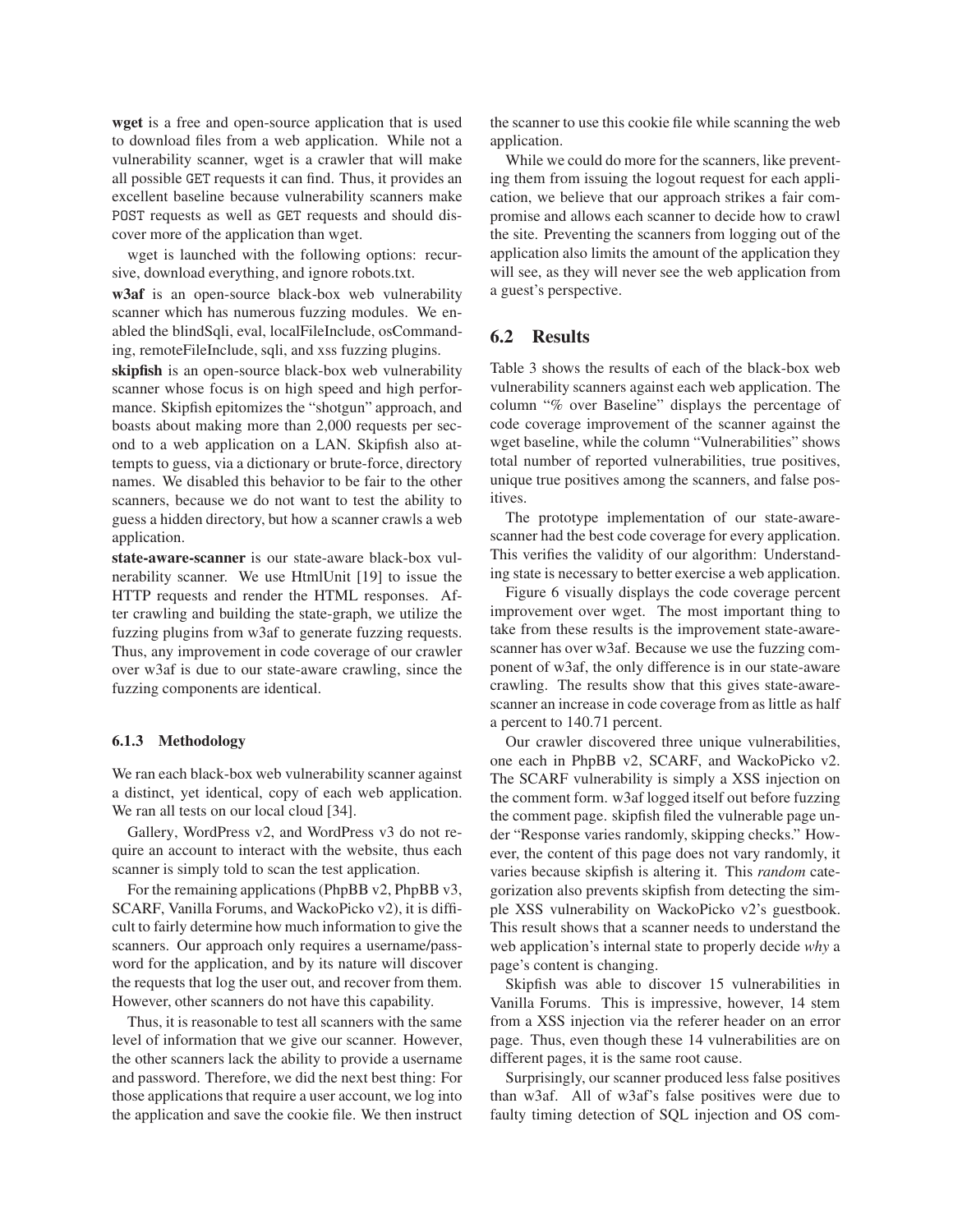| Scanner             | Application    | % over Baseline | Vulnerabilities |                  |                  |                |
|---------------------|----------------|-----------------|-----------------|------------------|------------------|----------------|
|                     |                |                 | Reported        | True             | Unique           | False          |
| state-aware-scanner | Gallery        | 16.20%          | $\theta$        | $\theta$         | $\Omega$         | $\theta$       |
| w3af                | Gallery        | 15.77%          | 3               | $\overline{0}$   | $\Omega$         | 3              |
| skipfish            | Gallery        | 10.96%          | $\Omega$        | $\theta$         | $\Omega$         | $\Omega$       |
| wget                | Gallery        | $0\%$           |                 |                  |                  |                |
| state-aware-scanner | PhpBB v2       | 38.34%          | $\overline{4}$  | $\overline{3}$   | 1                | 1              |
| skipfish            | PhpBB v2       | 5.10%           | 3               | $\overline{2}$   | $\Omega$         | 1              |
| w3af                | PhpBB v2       | 1.04%           | 5               | $\mathbf{1}$     | $\Omega$         | $\overline{4}$ |
| wget                | PhpBB v2       | $0\%$           |                 |                  |                  |                |
| state-aware-scanner | PhpBB v3       | 115.45%         | $\theta$        | $\Omega$         | $\Omega$         | $\theta$       |
| skipfish            | PhpBB v3       | 60.21%          | $\overline{c}$  | $\overline{0}$   | $\Omega$         | $\mathfrak{2}$ |
| w3af                | PhpBB v3       | 16.16%          | $\Omega$        | $\overline{0}$   | $\theta$         | $\theta$       |
| wget                | PhpBB v3       | $0\%$           |                 |                  |                  |                |
| state-aware-scanner | <b>SCARF</b>   | 67.03%          | $\mathbf{1}$    | $\mathbf{1}$     | 1                | $\overline{0}$ |
| skipfish            | <b>SCARF</b>   | 55.66%          | $\theta$        | $\overline{0}$   | $\theta$         | $\overline{0}$ |
| w <sub>3</sub> af   | <b>SCARF</b>   | 21.55%          | $\theta$        | $\theta$         | $\theta$         | $\Omega$       |
| wget                | <b>SCARF</b>   | $0\%$           |                 |                  |                  |                |
| state-aware-scanner | Vanilla Forums | 30.89%          | $\theta$        | $\theta$         | $\mathbf{0}$     | $\overline{0}$ |
| w <sub>3</sub> af   | Vanilla Forums | 1.06%           | $\Omega$        | $\theta$         | $\Omega$         | $\Omega$       |
| wget                | Vanilla Forums | $0\%$           |                 |                  |                  |                |
| skipfish            | Vanilla Forums | $-2.32%$        | 17              | 15               | 2                | 2              |
| state-aware-scanner | WackoPicko v2  | 241.86%         | 5               | 5                | $\mathbf{1}$     | $\theta$       |
| skipfish            | WackoPicko v2  | 194.77%         | $\overline{4}$  | 3                | 1                | 1              |
| w3af                | WackoPicko v2  | 101.15%         | 5               | 5                | 1                | $\overline{0}$ |
| wget                | WackoPicko v2  | $0\%$           |                 |                  |                  |                |
| state-aware-scanner | WordPress v2   | 14.49%          | $\theta$        | $\theta$         | $\theta$         | $\theta$       |
| w3af                | WordPress v2   | 12.49%          | $\theta$        | $\overline{0}$   | $\mathbf{0}$     | $\theta$       |
| wget                | WordPress v2   | $0\%$           |                 |                  |                  |                |
| skipfish            | WordPress v2   | $-18.34%$       | 1               | $\boldsymbol{0}$ | $\boldsymbol{0}$ | 1              |
| state-aware-scanner | WordPress v3   | 9.84%           | $\Omega$        | $\theta$         | $\Omega$         | $\Omega$       |
| w3af                | WordPress v3   | 9.23%           | 3               | $\overline{0}$   | $\Omega$         | 3              |
| skipfish            | WordPress v3   | 3.89%           | 1               | $\overline{0}$   | $\Omega$         | 1              |
| wget                | WordPress v3   | $0\%$           |                 |                  |                  |                |

<span id="page-10-0"></span>Table 3: Results of each of the black-box web vulnerability scanners against each application. The table is sorted by the percent increase in code coverage over the baseline scanner, wget.

manding. We believe that using HtmlUnit prevented our scanner from detecting these spurious vulnerabilities, even though we use the same fuzzing component as w3af.

Finally, our approach inferred the state machines of the evaluated applications. These state machines are very complex in the large applications. This complexity is because modern, large, application have many actions which modify the state. For instance, in WackoPicko v2, a user can log in, add items to their cart, comment on pictures, delete items from their cart, log out of the application, register as a new user, comment as this new user, upload a picture, and purchase items. All of these actions interact to form a complex state machine. The state machine our scanner inferred captures this complex series of state changes. The inferred WackoPicko v2 state machine is presented in Figure [7.](#page-12-0)

# **7 Limitations**

Although dynamic page generation via JavaScript is supported by our crawler as allowed by the HtmlUnit framework [\[19\]](#page-14-13), proper AJAX support is not implemented. This means that our prototype executes JavaScript when the page loads, but does not execute AJAX calls when clicking on links.

Nevertheless, our approach could be extended to handle AJAX requests. In fact, any interaction with the web application always contains a request and response, however the content of the response is no longer an HTML page. Thus, we could extend our notion of a "page" to typical response content of AJAX calls, such as JSON or XML. Another way to handle AJAX would be to follow a Crawljax [\[33\]](#page-14-15) approach and covert the dynamic AJAX calls into static pages.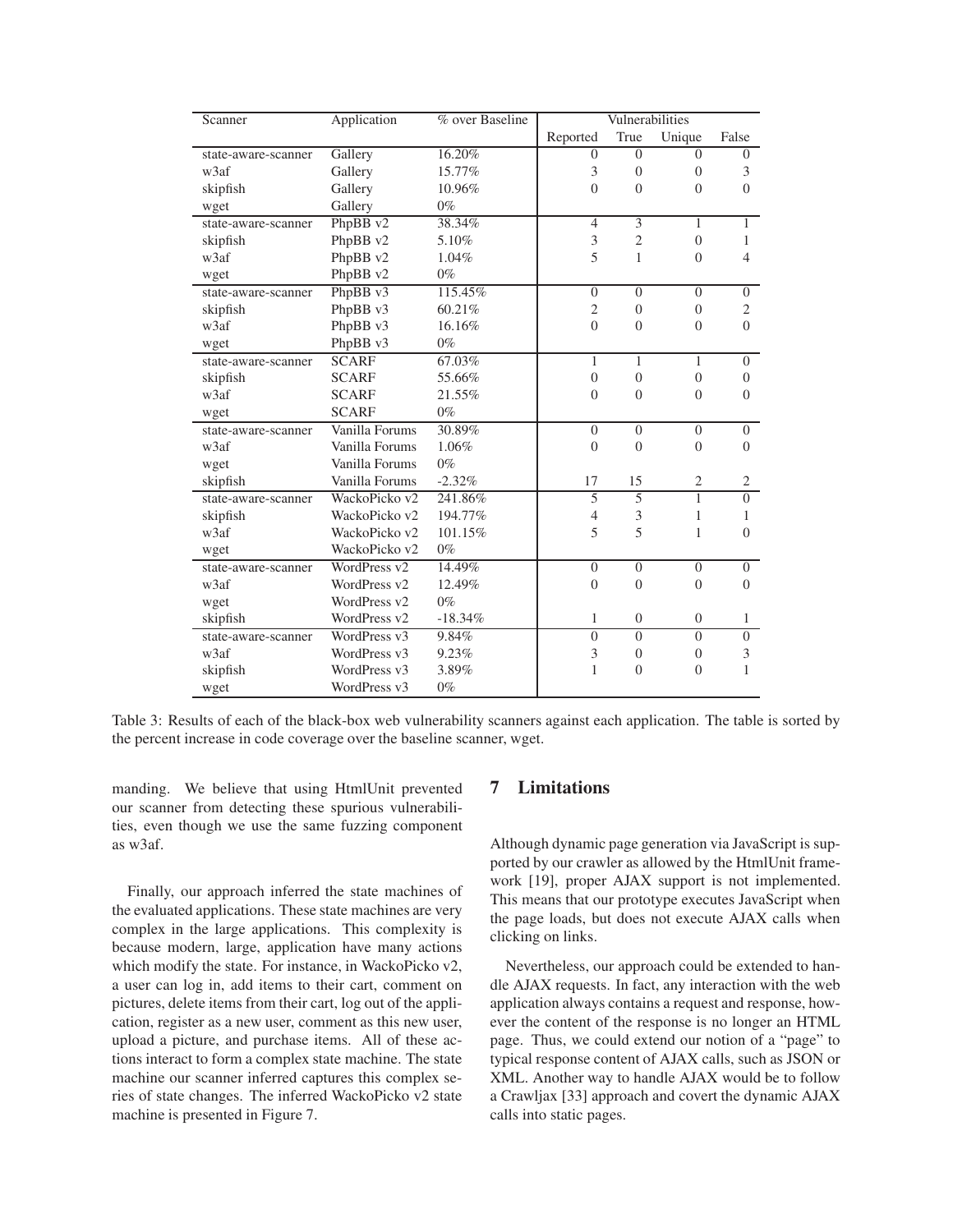

<span id="page-11-0"></span>Figure 6: Visual representation of the percentage increase of code coverage over the baseline scanner, wget. Important to note is the gain our scanner, state-aware-scanner, has over w3af, because the only difference is our state-aware crawling. The *y*-axis range is broken to reduce the distortion of the WackoPicko v2 results.

Another limitation of our approach is that our scanner cannot be used against a web application being accessed by other users (i.e., a public web application), because the other users may influence the state of the application (e.g., add a comment on a guestbook) and confuse our state change detection algorithm.

# **8 Related Work**

Automatic or semi-automatic web application vulnerability scanning has been a hot topic in research for many years because of its relevance and its complexity.

Huang et al. developed a tool (WAVES) for assessing web application security with which we share many points [\[24\]](#page-14-6). Similarly to us, they have a scanner for finding the entry points in the web application by mimicking the behavior of a web browser. They employ a learning mechanism to sensibly fill web form fields and allow deep crawling of pages behind forms. Attempts to discover vulnerabilities are carried out by submitting the same form multiple times with valid, invalid, and faulty inputs, and comparing the result pages. Differently from WAVES, we are using the knowledge gathered by the first-phase scanner to help the fuzzer detect the effect of a given input. Moreover, our first-phase scanner aims not only at finding relevant entry-points, but rather at building a complete state-aware navigational map of the web application.

A number of tools have been developed to try to automatically discover vulnerabilities in web applications, produced as academic prototypes [\[4](#page-13-1)[,17](#page-14-5)[,22](#page-14-16)[,25](#page-14-17)[,28](#page-14-7)[,29,](#page-14-18)[31\]](#page-14-19), as open-source projects [\[8,](#page-13-5)[9,](#page-13-6)[37\]](#page-14-11), or as commercial products [\[1,](#page-13-7) [23,](#page-14-20) [26,](#page-14-21) [35\]](#page-14-22).

Multiple projects [\[6,](#page-13-8)[16,](#page-14-12)[42,](#page-14-23)[43\]](#page-14-24) tackled the task of evaluating the effectiveness of popular black-box scanners (in some cases also called *point-and-shoot* scanners). The common theme in their results is a relevant discrepancy in vulnerabilities found across scanners, along with low accuracy. Authors of these evaluations acknowledge the difficulties and challenges of the task [\[21,](#page-14-25) [43\]](#page-14-24). In particular, we highlighted how more deep crawling and reverse engineering capabilities of web applications are needed in black-box scanners, and we also developed the *WackoPicko* web application which contains known vulnerabilities [\[16\]](#page-14-12). Similarly, Bau et al. investigated the presence of room for research in this area, and found improvement is needed, in particular for detecting secondorder XSS and SQL injection attacks [\[6\]](#page-13-8).

Reverse engineering of web applications has not been widely explored in the literature, to our knowledge. Some approaches [\[13\]](#page-14-26) perform static analysis on the code to create UML diagrams of the application.

Static analysis, in fact, is the technique mostly employed for automatic vulnerability detection, often combined with dynamic analysis.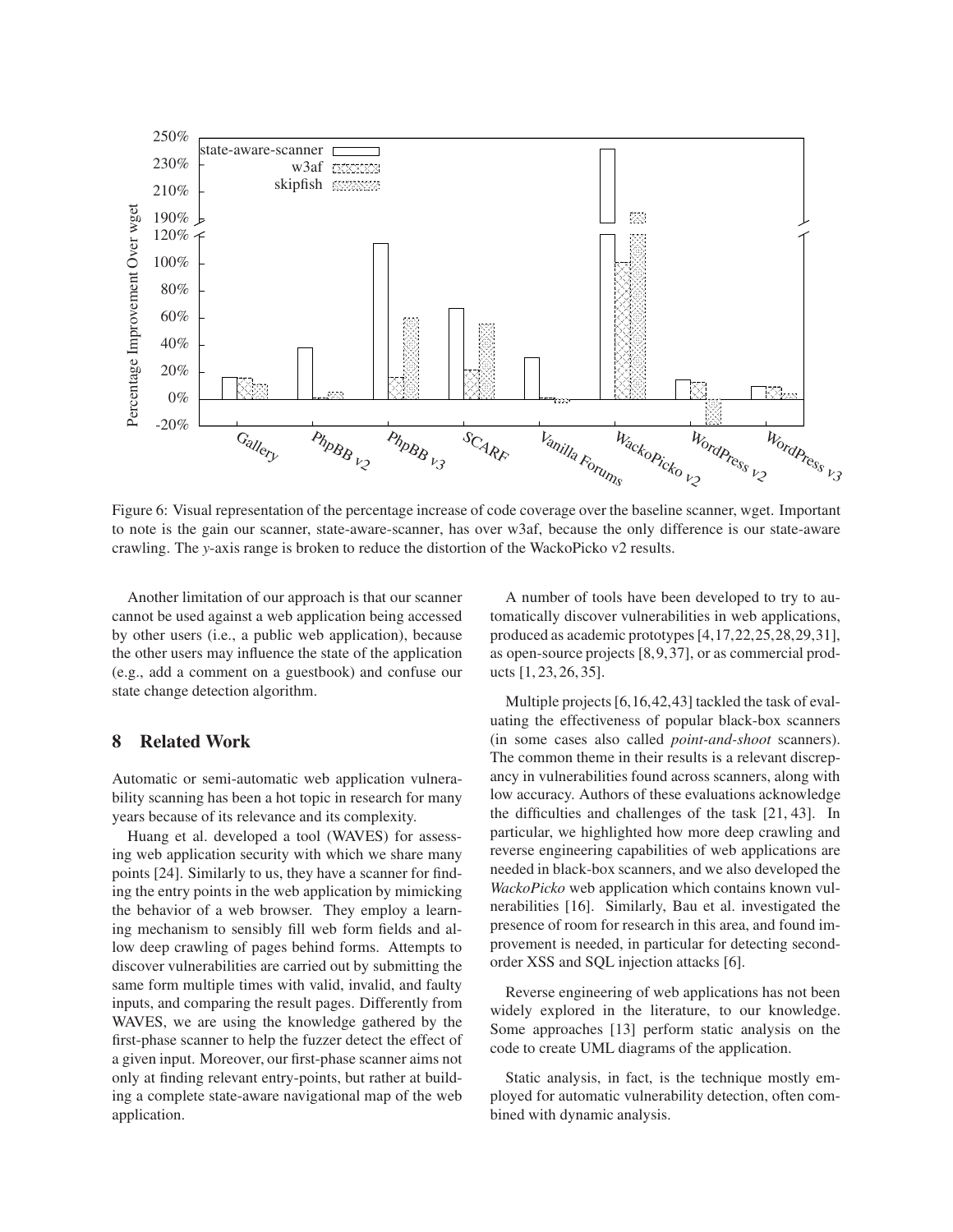

<span id="page-12-0"></span>Figure 7: State machine that state-aware-scanner inferred for WackoPicko v2.

Halfond et al. developed a traditional black-box vulnerability scanner, but improved its result by leveraging a static analysis technique to better identify input vectors [\[22\]](#page-14-16).

*Pixy* [\[28\]](#page-14-7) employed static analysis with taint propagation in order to detect SQL injection, XSS and shell command injection, while *Saner* [\[4\]](#page-13-1) used sound static analysis to detect failures in sanitization routines. Saner also takes advantage of a second phase of dynamic analysis to reduce false positives. Similarly, *WebSSARI* [\[25\]](#page-14-17) also employed static analysis for detecting injection vulnerabilities, but, in addition, it proposed a technique for runtime instrumentation of the web application through the insertion of proper sanitization routines.

Felmetsger et al. investigated an approach for detecting a different type of vulnerability (some categories of logic flaws) by combining execution traces and symbolic model checking [\[17\]](#page-14-5). Similar approaches are also used for generic bug finding (in fact, vulnerabilities could be considered a subset of the general bug category). Csallner et al. employ dynamic traces for bug finding and for dynamic verification of the alerts generated by the static analysis phase [\[12\]](#page-13-9). Artzi et al., on the other hand, use symbolic execution and model checking for finding general bugs in web applications [\[3\]](#page-13-10).

On a completely separate track, efforts to improve web application security push the developers toward writing secure code in the first place. Security experts are ty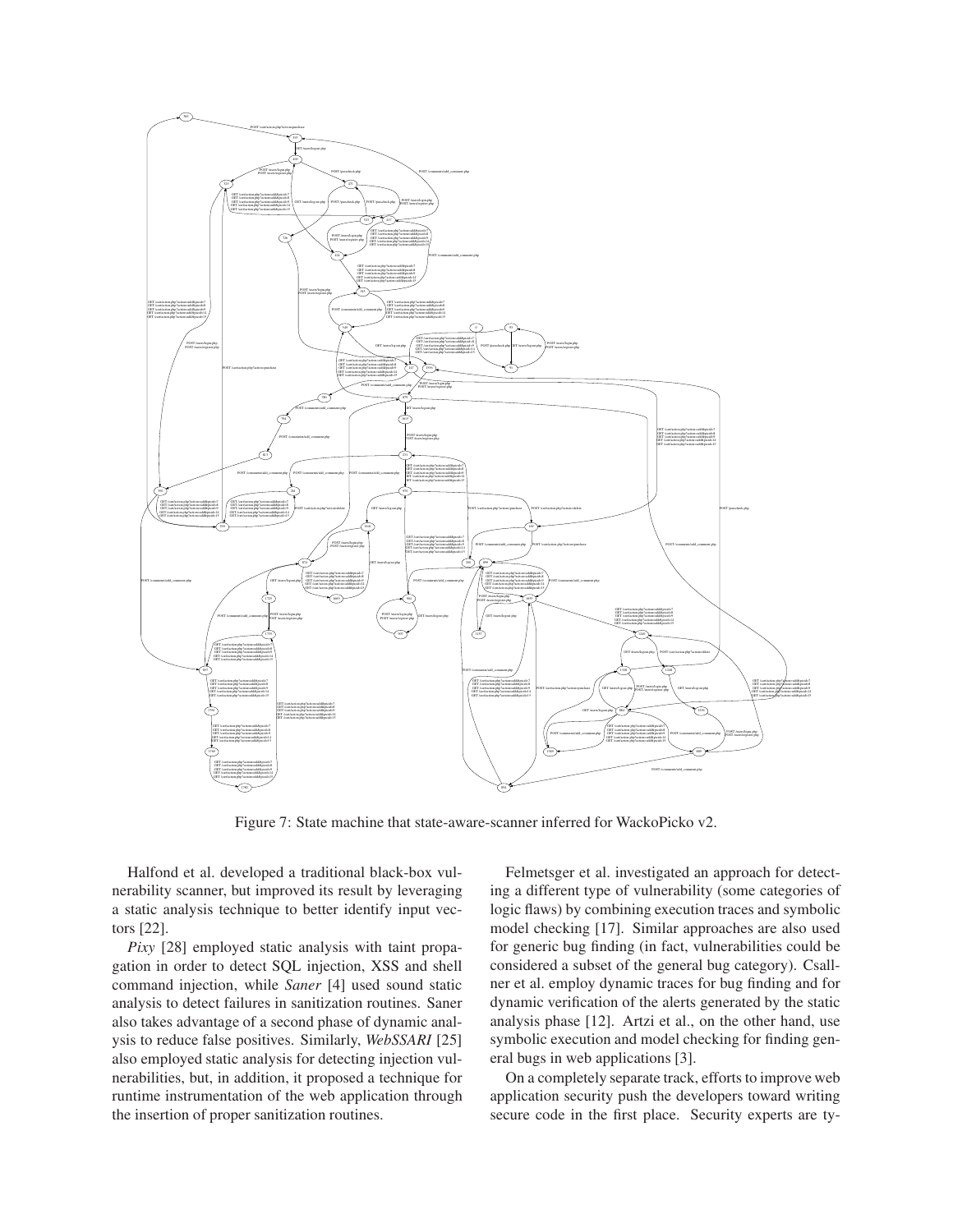ing to achieve this goal by either educating the developers [\[40\]](#page-14-27) or designing frameworks which prohibit the use of bad programming practices and enforce some security constraints in the code. Robertson and Vigna developed a strongly-typed framework which statically enforces separation between structure and content of a web page, preventing XSS and SQL injection [\[38\]](#page-14-3). Also Chong et al. designed their language for developers to build web applications with strong confidentiality and integrity guarantees, by means of compile-time and run-time checks [\[10\]](#page-13-0).

Alternatively, consequences of vulnerabilities in web applications can be mitigated by trying to prevent the attacks before they reach some potentially vulnerable code, like, for example, in the already mentioned *Web-SSARI* [\[25\]](#page-14-17) work. A different approach for blocking attacks is followed by Scott and Sharp, who developed a language for specifying a security policy for the web application; a gateway will then enforce these policies [\[39\]](#page-14-28).

Another interesting research track deals with the problem of how to explore web pages behind forms, also called the *hidden web* [\[36\]](#page-14-29). McAllister et al. monitor user interactions with a web application to collect sensible values for HTML form submission and generate test cases that can be replayed to increase code coverage [\[32\]](#page-14-30). Although not targeted to security goals, the work of Raghavan and Garcia-Molina is relevant for our project for their contribution in classification of different types of dynamic content and for their novel approach for automatically filling forms by deducing the domain of form fields [\[36\]](#page-14-29). Raghavan and Garcia-Molina carried out further research in this direction, by reconstructing complex and hierarchical query interfaces exposed by web applications.

Moreover, Amalfitano et al. started tackling the problem of reverse engineering the state machine of clientside AJAX code, which will help in finding the web application server-side entry points and in better understating complex and hierarchical query interfaces [\[2\]](#page-13-11).

Finally, we need to mention the work by Berg et al. in reversing state machines into a *Symbolic Mealy Machine* (SMM) model [\[7\]](#page-13-4). Their approach for reversing machines cannot be directly applied to our case because of the infeasibility of fully exploring all pages for all the states, even for a small subset of the possible states. Nevertheless, the model they propose for a SMM fits our needs.

### **9 Conclusion**

We have described a novel approach to inferring, as much as possible, a web application's internal state machine. We leveraged the state machine to drive the stateaware fuzzing of web applications. Using this approach, our crawler is able to crawl—and thus fuzz—more of the web application than a classical state-agnostic crawler. We believe our approach to detecting state change by differences in output for an identical response is valid and should be adopted by all black-box tools that wish to understand the web application's internal state machine.

# **Acknowledgements**

This work was supported by the Office of Naval Research (ONR) under Grant N000141210165, the National Science Foundation (NSF) under grant CNS-1116967, and by Secure Business Austria.

#### <span id="page-13-7"></span>**References**

- <span id="page-13-11"></span>[1] ACUNETIX. Acunetix Web Vulnerbility Scanner. [http://www.](http://www.acunetix.com/) [acunetix.com/](http://www.acunetix.com/).
- [2] AMALFITANO, D., FASOLINO, A., AND TRAMONTANA, P. Reverse Engineering Finite State Machines from Rich Internet Applications. In *2008 15th Working Conference on Reverse Engineering* (2008), IEEE, pp. 69–73.
- <span id="page-13-10"></span>[3] ARTZI, S., KIEZUN, A., DOLBY, J., TIP, F., DIG, D., PARAD-KAR, A., AND ERNST, M. Finding bugs in web applications using dynamic test generation and explicit state model checking. *IEEE Transactions on Software Engineering* (2010).
- <span id="page-13-1"></span>[4] BALZAROTTI, D., COVA, M., FELMETSGER, V., JOVANOVIC, N., KIRDA, E., KRUEGEL, C., AND VIGNA, G. Saner: Composing Static and Dynamic Analysis to Validate Sanitization in Web Applications. In *2008 IEEE Symposium on Security and Privacy* (2008), IEEE, pp. 387–401.
- <span id="page-13-2"></span>[5] BALZAROTTI, D., COVA, M., FELMETSGER, V., AND VIGNA, G. Multi-module Vulnerability Analysis of Web-based Applications. In *Proceedings of the ACM conference on Computer and Communications Security (CCS)* (2007), pp. 25–35.
- <span id="page-13-8"></span>[6] BAU, J., BURSZTEIN, E., GUPTA, D., AND MITCHELL, J. State of the Art: Automated Black-Box Web Application Vulnerability Testing. In *Security and Privacy (SP), 2010 IEEE Symposium on* (2010), IEEE, pp. 332–345.
- <span id="page-13-4"></span>[7] BERG, T., JONSSON, B., AND RAFFELT, H. Regular Inference for State Machines using Domains with Equality Tests. In *Proceedings of the Theory and practice of software, 11th international conference on Fundamental approaches to software engineering* (2008), Springer-Verlag, pp. 317–331.
- <span id="page-13-5"></span>[8] BYRNE, D. Grendel-Scan. [http://www.grendel-scan.](http://www.grendel-scan.com/) [com/](http://www.grendel-scan.com/).
- <span id="page-13-6"></span>[9] CHINOTEC TECHNOLOGIES. Paros. [http://www.](http://www.parosproxy.org/) [parosproxy.org/](http://www.parosproxy.org/).
- <span id="page-13-0"></span>[10] CHONG, S., VIKRAM, K., AND MYERS, A. SIF: Enforcing confidentiality and integrity in web applications. In *Proceedings of 16th USENIX Security Symposium on USENIX Security Symposium* (2007), USENIX Association, p. 1.
- <span id="page-13-3"></span>[11] COVA, M., BALZAROTTI, D., FELMETSGER, V., AND VIGNA, G. Swaddler: An Approach for the Anomaly-based Detection of State Violations in Web Applications. In *Proceedings of the International Symposium on Recent Advances in Intrusion Detection (RAID 2007)* (2007), pp. 63–86.
- <span id="page-13-9"></span>[12] CSALLNER, C., SMARAGDAKIS, Y., AND XIE, T. DSD-Crasher: A hybrid analysis tool for bug finding. *ACM Transactions on Software Engineering and Methodology (TOSEM) 17*, 2 (2008), 1–37.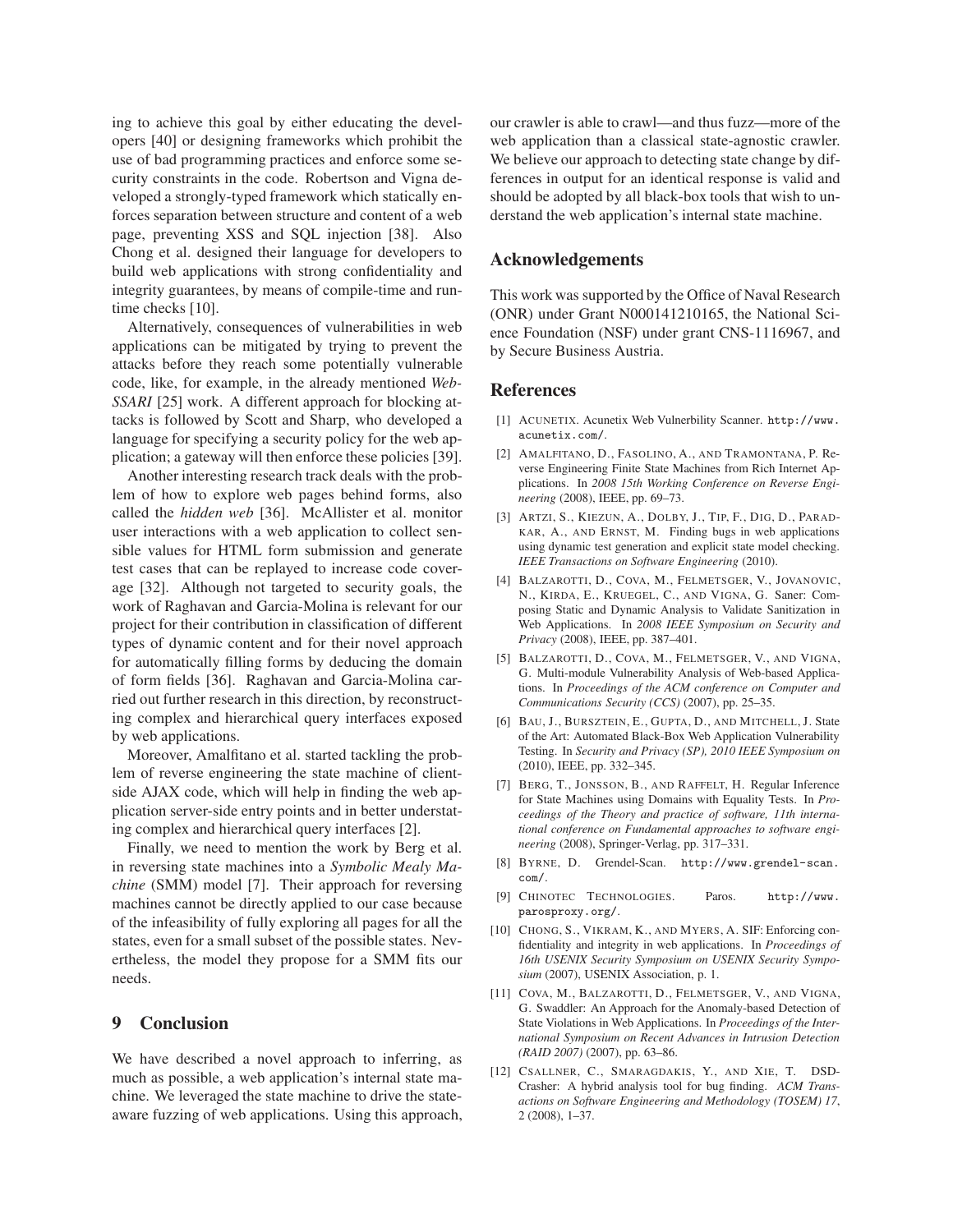- <span id="page-14-26"></span>[13] DI LUCCA, G., FASOLINO, A., PACE, F., TRAMONTANA, P., AND DE CARLINI, U. WARE: a tool for the reverse engineering of Web applications. In *Sixth European Conference on Software Maintenance and Reengineering, 2002. Proceedings* (2002), pp. 241–250.
- <span id="page-14-10"></span><span id="page-14-4"></span>[14] DIJKSTRA, E. W. A Note on Two Problems in Connexion with Graphs. *Numerische Mathematik 1* (1959), 269–271.
- [15] DOUPÉ, A., BOE, B., KRUEGEL, C., AND VIGNA, G. Fear the EAR: Discovering and Mitigating Execution After Redirect Vulnerabilities. In *Proceedings of the 18th ACM Conference on Computer and Communications Security (CCS 2011)* (Chicago, IL, October 2011).
- <span id="page-14-12"></span>[16] DOUPÉ, A., COVA, M., AND VIGNA, G. Why Johnny Can't Pentest: An Analysis of Black-box Web Vulnerability Scanners. In *Detection of Intrusions and Malware, and Vulnerability Assessment (DIMVA 2010)* (2010), Springer, pp. 111–131.
- <span id="page-14-5"></span>[17] FELMETSGER, V., CAVEDON, L., KRUEGEL, C., AND VIGNA, G. Toward Automated Detection of Logic Vulnerabilities in Web Applications. In *Proceedings of the USENIX Security Symposium* (Washington, DC, August 2010).
- <span id="page-14-1"></span>[18] FOSSI, M. Symantec Global Internet Security Threat Report. Tech. rep., Symantec, April 2009. Volume XIV.
- <span id="page-14-13"></span>[19] GARGOYLE SOFTWARE INC. HtmlUnit. [http://htmlunit.](http://htmlunit.sourceforge.net/) [sourceforge.net/](http://htmlunit.sourceforge.net/).
- <span id="page-14-0"></span>[20] GARRETT, J. J. Ajax: A New Approach to Web Applications. [http://www.adaptivepath.com/ideas/essays/](http://www.adaptivepath.com/ideas/essays/archives/000385.php) [archives/000385.php](http://www.adaptivepath.com/ideas/essays/archives/000385.php), Feb. 2005.
- <span id="page-14-25"></span>[21] GROSSMAN, J. Challenges of Automated Web Application Scanning. Blackhat Windows 2004, 2004.
- <span id="page-14-16"></span>[22] HALFOND, W., CHOUDHARY, S., AND ORSO, A. Penetration testing with improved input vector identification. In *Software Testing Verification and Validation, 2009. ICST'09. International Conference on* (2009), IEEE, pp. 346–355.
- <span id="page-14-20"></span>[23] HP. WebInspect. [https://download.hpsmartupdate.com/](https://download.hpsmartupdate.com/webinspect/) [webinspect/](https://download.hpsmartupdate.com/webinspect/).
- <span id="page-14-6"></span>[24] HUANG, Y.-W., HUANG, S.-K., LIN, T.-P., AND TSAI, C.-H. Web application security assessment by fault injection and behavior monitoring. In *Proceedings of the 12th international conference on World Wide Web* (New York, NY, USA, 2003), WWW '03, ACM, pp. 148–159.
- <span id="page-14-17"></span>[25] HUANG, Y.-W., YU, F., HANG, C., TSAI, C.-H., LEE, D.- T., AND KUO, S.-Y. Securing web application code by static analysis and runtime protection. In *WWW '04: Proceedings of the 13th international conference on World Wide Web* (New York, NY, USA, 2004), ACM, pp. 40–52.
- <span id="page-14-21"></span>[26] IBM. AppScan. [http://www-01.ibm.com/software/](http://www-01.ibm.com/software/awdtools/appscan/) [awdtools/appscan/](http://www-01.ibm.com/software/awdtools/appscan/).
- <span id="page-14-9"></span>[27] JENSEN, T. R., AND TOFT, B. *Graph Coloring Problems*. Wiley-Interscience Series on Discrete Mathematics and Optimization. Wiley, 1994.
- <span id="page-14-7"></span>[28] JOVANOVIC, N., KRUEGEL, C., AND KIRDA, E. Static analysis for detecting taint-style vulnerabilities in web applications. *Journal of Computer Security 18*, 5 (2010), 861–907.
- <span id="page-14-18"></span>[29] KALS, S., KIRDA, E., KRUEGEL, C., AND JOVANOVIC, N. Secubat: a Web Vulnerability Scanner. In *Proceedings of the 15th international conference on World Wide Web* (2006), ACM, pp. 247–256.
- <span id="page-14-8"></span>[30] LI, X., AND XUE, Y. BLOCK: A Black-box Approach for Detection of State Violation Attacks Towards Web Applications. In *Proceedings of the Annual Computer Security Applications Conference (ACSAC 2011)* (Orlando, FL, December 2011).
- <span id="page-14-19"></span>[31] LI, X., YAN, W., AND XUE, Y. SENTINEL: Securing Database from Logic Flaws in Web Applications. In *CODASPY* (2012), pp. 25–36.
- <span id="page-14-30"></span>[32] MCALLISTER, S., KIRDA, E., AND KRUEGEL, C. Leveraging User Interactions for In-Depth Testing of Web Applications. In *Recent Advances in Intrusion Detection* (2008), Springer, pp. 191–210.
- <span id="page-14-15"></span>[33] MESBAH, A., BOZDAG, E., AND VAN DEURSEN, A. Crawling AJAX by Inferring User Interface State Changes. In *Web Engineering, 2008. ICWE '08. Eighth International Conference on* (july 2008), pp. 122 –134.
- <span id="page-14-14"></span>[34] NURMI, D., WOLSKI, R., GRZEGORCZYK, C., OBERTELLI, G., SOMAN, S., YOUSEFF, L., AND ZAGORODNOV, D. The Eucalyptus Open-Source Cloud-Computing System. In *Cluster Computing and the Grid, 2009. CCGRID '09. 9th IEEE/ACM International Symposium on* (may 2009), pp. 124 –131.
- <span id="page-14-22"></span>[35] PORTSWIGGER. Burp Proxy. [http://www.portswigger.](http://www.portswigger.net/burp/) [net/burp/](http://www.portswigger.net/burp/).
- <span id="page-14-29"></span>[36] RAGHAVAN, S., AND GARCIA-MOLINA, H. Crawling the hidden web. In *Proceedings of the International Conference on Very Large Data Bases* (2001), Citeseer, pp. 129–138.
- <span id="page-14-11"></span>[37] RIANCHO, A. w3af - Web Application Attack and Audit Framework. <http://w3af.sourceforge.net/>.
- <span id="page-14-3"></span>[38] ROBERTSON, W., AND VIGNA, G. Static Enforcement of Web Application Integrity Through Strong Typing. In *Proceedings of the USENIX Security Symposium* (Montreal, Quebec CA, September 2009).
- <span id="page-14-28"></span>[39] SCOTT, D., AND SHARP, R. Abstracting application-level web security. In *Proceedings of the 11th international conference on World Wide Web* (2002), ACM, pp. 396–407.
- <span id="page-14-27"></span>[40] SPI DYNAMICS. Complete Web Application Security: Phase 1 – Building Web Application Security into Your Development Process. SPI Dynamics Whitepaper, 2002.
- <span id="page-14-2"></span>[41] STEVE, C., AND MARTIN, R. Vulnerability Type Distributions in CVE. *Mitre report, May* (2007).
- <span id="page-14-23"></span>[42] SUTO, L. Analyzing the Accuracy and Time Costs of Web Application Security Scanners, 2010.
- <span id="page-14-24"></span>[43] VIEIRA, M., ANTUNES, N., AND MADEIRA, H. Using Web Security Scanners to Detect Vulnerabilities in Web Services. In *Dependable Systems & Networks, 2009. DSN'09. IEEE/IFIP International Conference on* (2009), IEEE, pp. 566–571.